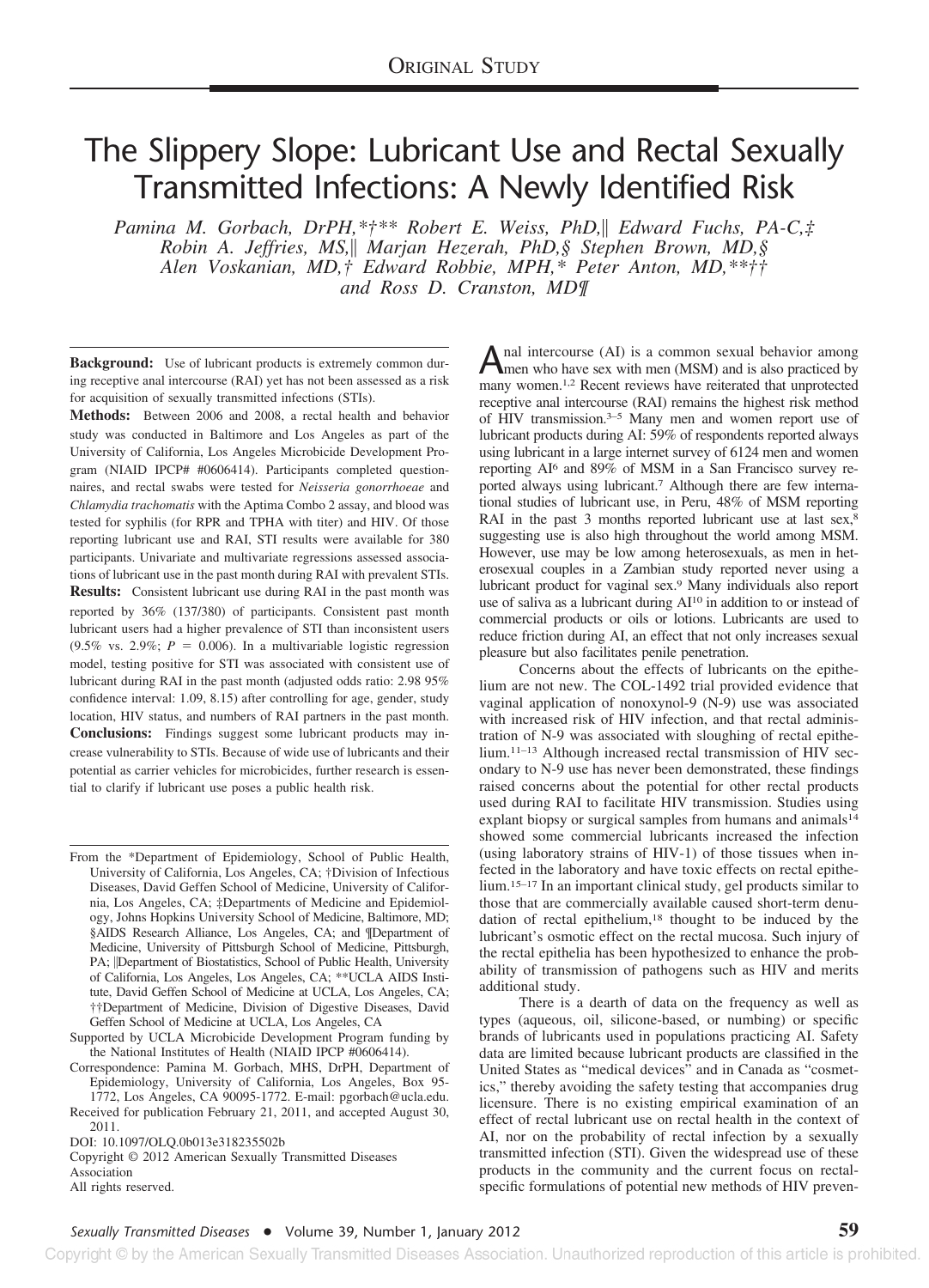tion such as microbicides (e.g., gels that may be similar to existing rectal lubricants), the examination of the association between lubricant use and STI is essential.

### **METHODS**

Between October 2006 and June 2009, a rectal health and behaviors study designed to compare the effect of RAI and rectal behaviors on rectal health by gender was conducted as part of the University of California, Los Angeles (UCLA) Microbicide Development Program in 2 community sites in Los Angeles: the AIDS Research Alliance and UCLA CARE Clinic and in Baltimore at The Johns Hopkins University (JHU). Eligible, interested individuals recruited from newspaper, internet, and clinic posted advertisements, and research registries were given further details on the study and provided written informed consent in a private room. The general eligibility criterion was men and women who were at least 18 years of age; willing to be tested for STIs including HIV; willing to undergo an anal exam; and mentally

competent to understand study procedures and give informed consent. Criteria by RAI status was defined as no RAI in the past year for the non-RAI men and women. For the practicing RAI group, it was reported RAI in the past 30 days for men and reported RAI in the past 12 months for women. Men and women were excluded if they were  $\leq 18$  years of age; unwilling to be tested for STIs (and HIV); unwilling to undergo an anal exam; unwilling to complete study questionnaire; not mentally competent to understand study procedures and give informed consent; or if they were a male who had no RAI in the past month but did have RAI in the past year.

The study procedures were reviewed and approved by institutional review boards at UCLA, AIDS Research Alliance, and The Johns Hopkins University. All procedures were also reviewed by the Division of AIDS at National Institutes of Health. Following written informed consent, participants completed computer-administered self interviews about rectal sexual and hygiene behavior and anorectal symptoms, underwent perianal and anorectal examinations including high resolution

| <b>TABLE 1.</b> Characteristics of Study Participants Reporting Receptive Anal Intercourse and |
|------------------------------------------------------------------------------------------------|
| Consistency of Lubricant Use                                                                   |

|                             |                                |             | Among Those Reporting Rectal Lubricant<br>Use in the Past Month and Who Have<br>STI Data $(n = 380)$ |             |                                            |             |
|-----------------------------|--------------------------------|-------------|------------------------------------------------------------------------------------------------------|-------------|--------------------------------------------|-------------|
|                             | Full RAI Sample<br>$(N = 431)$ |             | Inconsistent<br>Lube Use<br>$(n = 243)$                                                              |             | Consistent<br>Lubricant Use<br>$(n = 137)$ |             |
| Demographics and Behaviors  | $\%$                           | $\mathbf n$ | $\%$                                                                                                 | $\mathbf n$ | $\%$                                       | $\mathbf n$ |
| Male*                       | 53.6                           | 231         | 55.5                                                                                                 | 126         | 44.5                                       | 101         |
| Location: Los Angeles       | 52.9                           | 228         | 65.3                                                                                                 | 130         | 34.7                                       | 69          |
| HIV positive                | 47.7                           | 205         | 62.6                                                                                                 | 122         | 37.4                                       | 73          |
| Age group (yr)              |                                |             |                                                                                                      |             |                                            |             |
| $18 - 25$                   | 13.7                           | 59          | 77.1                                                                                                 | 37          | 22.9                                       | 11          |
| $26 - 35$                   | 20.1                           | 87          | 62.5                                                                                                 | 45          | 37.5                                       | 27          |
| $36 - 45$                   | 37.3                           | 161         | 62.7                                                                                                 | 91          | 37.3                                       | 54          |
| >45                         | 28.8                           | 124         | 60.9                                                                                                 | 70          | 39.1                                       | 45          |
| Race/ethnicity*             |                                |             |                                                                                                      |             |                                            |             |
| Hispanic/Latino             | 17.6                           | 71          | 61.1                                                                                                 | 44          | 39.9                                       | 28          |
| African American            | 52.5                           | 212         | 68.1                                                                                                 | 128         | 31.9                                       | 60          |
| White                       | 23.5                           | 100         | 52.8                                                                                                 | 47          | 47.2                                       | 42          |
| Other                       | 6.4                            | 26          | 80.7                                                                                                 | 21          | 19.2                                       | 5           |
| Homeless past year*         | 26.5                           | 107         | 72.7                                                                                                 | 72          | 27.3                                       | 27          |
| Less than high school       | 17.7                           | 78          | 70.8                                                                                                 | 51          | 29.2                                       | 21          |
| education                   |                                |             |                                                                                                      |             |                                            |             |
| Unemployed*                 | 22.4                           | 92          | 82.1                                                                                                 | 69          | 17.9                                       | 15          |
| Partner type                |                                |             |                                                                                                      |             |                                            |             |
| Main                        | 56                             | 218         | 66.2                                                                                                 | 155         | 33.8                                       | 79          |
| Regular                     | 12.3                           | 48          | 64.3                                                                                                 | 90          | 35.7                                       | 50          |
| Friend                      | 14.7                           | 57          | 61.7                                                                                                 | 71          | 38.3                                       | 44          |
| Acquaintance                | 7.5                            | 29          | 57.1                                                                                                 | 48          | 42.9                                       | 36          |
| One time                    | 4.6                            | 18          | 58.7                                                                                                 | 54          | 41.3                                       | 45          |
| Unknown                     | 2.1                            | 8           | 67.6                                                                                                 | 50          | 32.4                                       | 24          |
| Trade                       | 2.8                            | 11          | 65.7                                                                                                 | 40          | 34.3                                       | 21          |
|                             |                                |             |                                                                                                      |             |                                            |             |
|                             | Mean                           | <b>SD</b>   | Mean                                                                                                 | <b>SD</b>   | Mean                                       | <b>SD</b>   |
| $Age*$                      | 39.0                           | 10.3        | 38.9                                                                                                 | 9.9         | 40.7                                       | 10.0        |
| No. RAI partners last month | 2.97                           | 7.12        | 3.0                                                                                                  | 5.9         | 4.3                                        | 13.0        |
| No. times RAI last month    | 4.9                            | 8.7         | 4.9                                                                                                  | 8.8         | 5.1                                        | 9.1         |
|                             |                                |             |                                                                                                      |             |                                            |             |

 $*P < 0.05$ .

RAI indicates receptive anal intercourse; lube, commercial lubricant.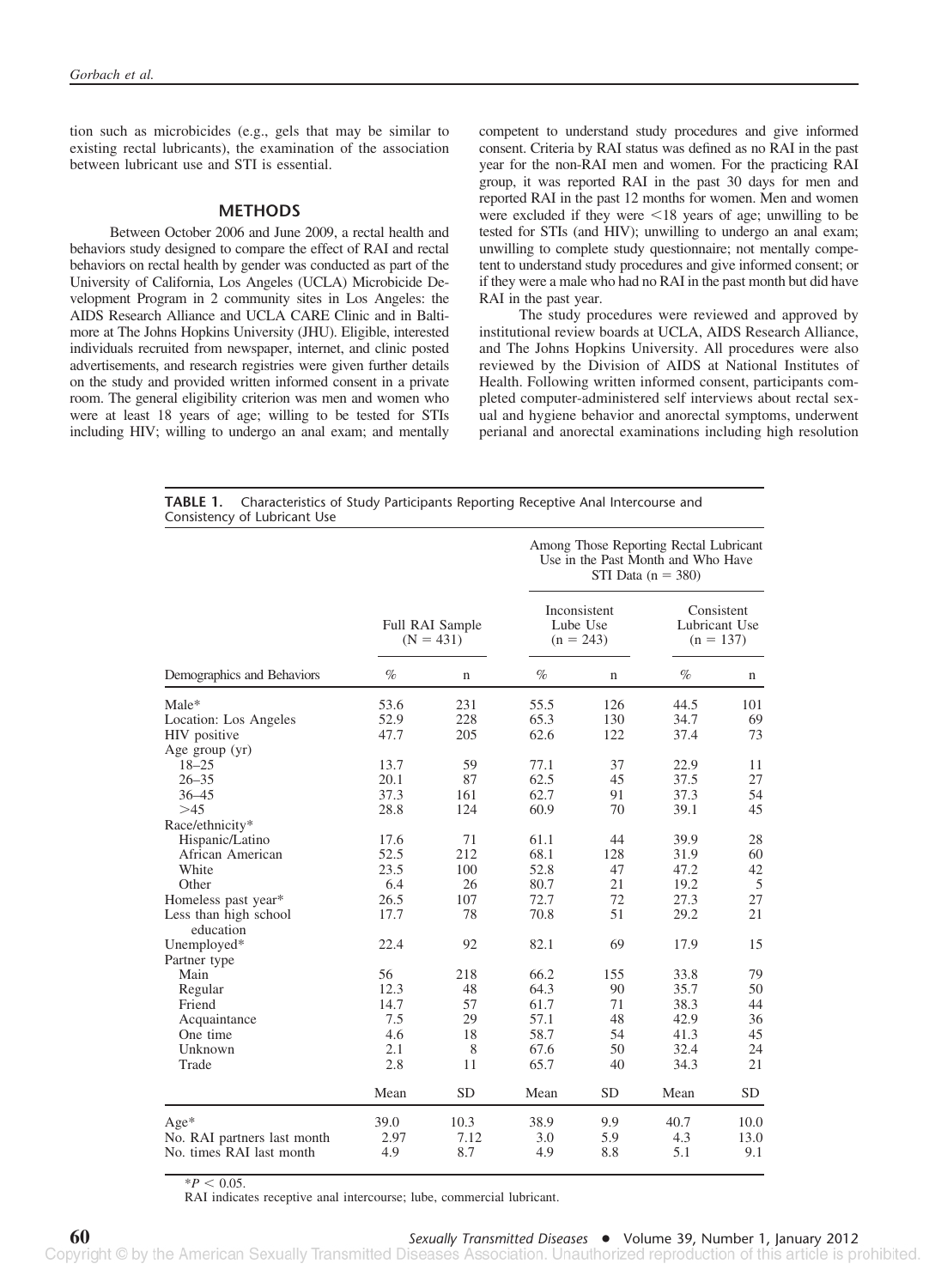anoscopy to detect anal and distal rectal clinical signs, and were tested for STIs. Rectal swabs were collected and tested for *Neisseria gonorrhoeae* (GC) and *Chlamydia trachomatis* (CT) with the Aptima Combo 2 assay. Other specimens were collected including blood for syphilis (tested for RPR and TPHA with titer). The study population recruited was intentionally half individuals who were HIV positive with HIV-1 status confirmed in clinic by rapid tests and confirmed by Western Blot. The study population also intentionally was evenly divided by gender and by RAI status  $(n = 431$  reporting recent RAI).

Lubricant use was assessed as reported frequency (always, sometimes, never) in the past month during RAI and 620 of 896 male and female participants (69%) provided a response to this question (an additional 244 replied "does not apply" and 15 skipped the question); 240 of 620 (39%) were excluded because they responded they never used lubricant for RAI in the past month and reported no RAI in the past month. The final analysis was conducted on the 380 who reported having RAI in the reference period, provided a response to the lubricant use questions, and for whom there were STI test results. Final analyses used a dichotomous variable for lubricant use: those who reported always using lubricant in the past month were coded as "consistent users" versus those who either sometimes or never used lubricant as "inconsistent users." "Commercial lubricants" were specified as those that participants "can buy in a store or online such as KY-jelly." The definition also specified that using saliva or the lubricant that comes with condoms were not considered "commercial lubricant use." Participants were then asked to report which lubricants they had used in the past month with choices of "silicone-based (like Eros brand); water-based (like KY and Wet); oil-based (like Crisco); numbing (lubricant that reduces feeling in your butt, vagina, or penis)." Participants who reported RAI in the past month were also asked whether the last time they had RAI they used a commercial lubricant, oil, spit, lotion, a desensitizing lubricant, nothing, or other. Condom use was reported for last 2 RAI events. STI ( $n = 20$ ) was defined as a positive result on a rectal compartment-specific test for a GC ( $n = 6$ ) or CT infection  $(n = 13)$  or syphilis (positive RPR and TPHA with titer 1:8 or greater and no history of previous diagnosis of syphilis) ( $n = 4$ ).

Bivariate associations between STI and lubricant use in the past month, demographics, HIV status, number of acts of AI in the past month, numbers of rectal sex partners in the past month and other behaviors were analyzed using univariate logistic regression,  $\chi^2$  tests, Fisher exact tests and *t* tests. Logistic regression was used for univariate and multivariable analyses. All analyses were performed in Stata version 8.0 (StataCorp, College Station, TX).

#### **RESULTS**

As described above, the sample was intentionally half male, from each city, and HIV positive (Table 1). Distribution of demographic characteristics shows an ethnically diverse sample with half black  $(53\%)$ , a quarter white  $(24\%)$ ,  $17\%$ Hispanic/Latino, and 6% other race/ethnicity. About one-quarter reported being homeless in the past year, and 22% were currently unemployed. Half the participants reported a main partner in the past month and  $\leq 5\%$  reported a one-time, unknown, or trade partner in the past month. Test results for STI were available for 380 of those reporting RAI lubricant use frequency (227 males and 153 females). Among those reporting RAI in the past month, males reported a slightly higher frequency of acts of RAI in the past month, but overall these were not significantly different (mean 5.38, median 2 vs. females reported mean of 4.20, median 2.0,  $P = 0.20$ ).

## **Lubricant Use With RAI**

Thirty-six percent (137/380) of participants reported consistent lubricant use when they engaged in RAI in the past month and 64% (224/351) reported use of "commercial lubricant" at last RAI. There were significant differences by gender; fewer women reported consistent use of lubricant in the past month compared with men (24% of women vs. 45% of males  $[P \leq 0.000]$ ). There were differences by race/ethnicity ( $\chi$  = 9.6, df = 3,  $P = 0.02$ ; 47% of whites, 32% of blacks, 40% of Hispanics, and 19% of "Other" reported consistent use of lubricants (Table 1). There was no difference in reported frequency of lubricant use among participants who were HIVpositive compared with those who were HIV-negative, or related to study location (Baltimore vs. Los Angeles). By partner type consistent use of lubricants in the past month was most often reported by those with acquaintance partners and one-time partners and less by those with main and one-time

**TABLE 2.** Prevalence of Rectal Sexually Transmitted Infections Including Syphilis Among Those Reporting RAI ( $N = 380$ )

|                                    |      | Rectal GC/CT<br>and Syphilis<br>$n = 20$ |      | No Infection<br>$n = 360$ |
|------------------------------------|------|------------------------------------------|------|---------------------------|
|                                    | $\%$ | n                                        | $\%$ | n                         |
| Male                               | 6.2  | 14                                       | 93.8 | 213                       |
| Location: Los Angeles              | 6.0  | 12                                       | 94.0 | 187                       |
| HIV positive                       | 4.1  | 8                                        | 95.1 | 187                       |
| Age group (yr)                     |      |                                          |      |                           |
| $18 - 25$                          | 6.3  | 3                                        | 93.8 | 45                        |
| $26 - 35$                          | 9.7  | 7                                        | 90.3 | 65                        |
| $36 - 45$                          | 4.1  | $\overline{2}$                           | 95.9 | 139                       |
| >45                                | 3.5  | $\overline{4}$                           | 96.5 | 111                       |
| Race/ethnicity                     |      |                                          |      |                           |
| Hispanic/Latino                    | 6.9  | 5                                        | 93.1 | 67                        |
| African American                   | 3.7  | 7                                        | 96.3 | 181                       |
| White                              | 6.7  | 6                                        | 93.3 | 83                        |
| Other                              | 7.7  | $\overline{2}$                           | 92.3 | 24                        |
| Homeless past year                 | 7.1  | 7                                        | 92.9 | 92                        |
| Less than high school<br>education | 5.6  | $\overline{4}$                           | 94.4 | 68                        |
| Unemployed                         | 2.4  | $\overline{2}$                           | 97.6 | 82                        |
| Partner type                       |      |                                          |      |                           |
| Main                               | 3.8  | 9                                        | 96.2 | 225                       |
| Regular                            | 2.1  | 3                                        | 97.9 | 137                       |
| Friend                             | 2.6  | 3                                        | 97.4 | 112                       |
| Acquaintance                       | 4.7  | $\overline{4}$                           | 95.3 | 80                        |
| One time                           | 6.4  | 7                                        | 93.6 | 102                       |
| Unknown                            | 6.7  | 5                                        | 93.2 | 69                        |
| Trade                              | 3.3  | $\overline{2}$                           | 96.7 | 59                        |
|                                    | Mean | <b>SD</b>                                |      |                           |
| $Age*$                             | 35.4 | 9.4                                      | 39.7 | 9.9                       |
| No. RAI partners last<br>month     | 2.9  | 2.9                                      | 3.5  | 9.4                       |
| No. times RAI last<br>month        | 5    | 11.4                                     | 5    | 8.7                       |

 $*P < 0.05$ . GC indicates *Neisseria gonorrhoeae*; CT, *Chlamydia trachomatis*.

## *Sexually Transmitted Diseases* ● Volume 39, Number 1, January 2012 **61**

Copyright © by the American Sexually Transmitted Diseases Association. Unauthorized reproduction of this article is prohibited.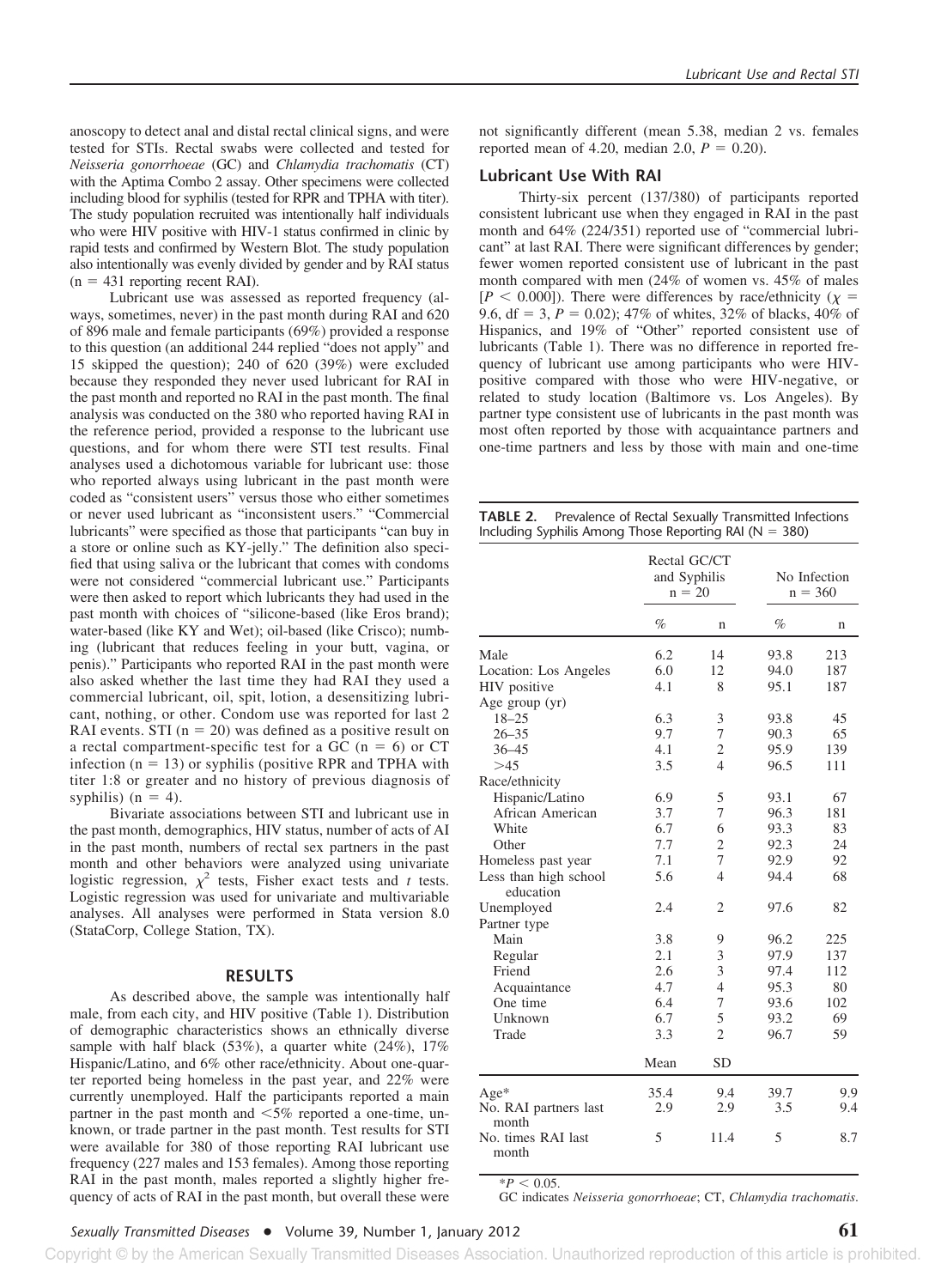

**Figure 1.** Percentage of men and women with rectal STIs by lubricant use frequency. STI indicates sexually transmitted infection (GC/CT/syphilis); GC, rectal gonorrhea; CT, rectal chlamydia. Syphilis is defined as a positive result for rapid plasma reagin (RPR) and *Treponema pallidum* particle agglutination assay (TPPA), no history of previous infection, and of titre >1:8. *\*P* < 0.05.

partners, but these differences were not significant (Table 1). Significantly, fewer of those who were homeless and unemployed reported consistent use than inconsistent use of lubricants. The number of RAI acts in the past month as well as numbers of partners in the past month did not differ among those reporting consistent use of lubricants and those using inconsistently. Those who reported consistent use of commercial lubricant during RAI in the past month were significantly older than those who did not (mean age of 40 vs. 38, *t* test  $P = 0.009$ ).

## **Rectal STI Prevalence**

Overall, the prevalence of STI was  $5.3\%$  (n = 20/380) of those reporting on rectal lubricant use in the past month (6.2% of males and 3.9% of females, difference not significant). Those positive for STI were significantly younger (35.4 years vs. 39.7,  $P = 0.05$ ; this was true for males (36.7 vs. 41.2;  $P =$ 0.05) but borderline for females (32.3 vs. 37.7;  $P = 0.09$ ). There was no significant difference by race/ethnicity, HIV status, study city, number of RAI acts in past month, having a main partner in the past month, or number of RAI partners in the past month (Table 2). A third of those with STI also tested positive for GC/CT in their urine-based NAAT test (3/17); 30% of those with STI had urethral GC/CT versus 3.7% that did not ( $P < 0.007$ ); however, significantly more women were infected in both compartments (44% of those with STI also had cervical infection), whereas few men with rectal STI also had urethral infection (6.7%); none of the men reporting about rectal lubricant use in the past month were infected in both compartments.

## **Association of Rectal STI and Reported Lubricant Use**

There were significantly more STIs detected among those who reported consistent use of lubricant for RAI in the past month than in those reporting inconsistent use (4.1% of those never reporting lubricant, 2.4% of those sometimes using lubricant, and 9.5% of those always using lubricant ( $P = 0.019$ ) Fisher exact test). Consistent lubricant users in the past month also had a higher prevalence of STI than inconsistent users  $(9.5\% \text{ vs. } 2.9\%; P = 0.006)$  (Figure 1).

Most participants who reported lubricant use in the past month reported using just 1 lubricant type at last RAI (64%

[239/374]); however, 16.6% reported using at least 2 types of lubricants (Table 3). The number of different types of lubricant used in the past month was significantly associated with prevalent rectal GC or CT infection. Those with STI reported greater numbers of lubricants used (mean of 1.23) than those who did not have rectal GC or CT (mean of 0.97 types of lubricants used in the past month; *t* test  $P = 0.04$ ). Males reported using significantly more lubricants than females in the past month (mean, 1.11 vs. 0.75, respectively;  $P = 0.000$ ).

Of the participants using lubricants, most reported using a water-based lubricant (61%), whereas 20% used silicon-based products, 15% oil-based lubricants, and 7% said they had used numbing lubricants (Table 3). Efforts to correlate a specific type of reported lubricant use with STI were limited because of small sample sizes. Nevertheless, detected STI was higher in those lubricant users who reported exclusively using waterbased lubricants in the past month compared with those used other types of lubricants (6.1% vs. 2.7%;  $P = 0.05$ ) and those exclusively using silicone lubricants versus those using other lubricant products (9.2% vs. 3.3%,  $P = 0.02$ ). There was no difference in those reporting "exclusively" using oil-based lubricants and those who used other lubricants. There were not

**TABLE 3.** Types of Lubricants Used Among Those Reporting Lubricant Use for Receptive Anal Intercourse in Past Month\*

|                                         | n   | $\%$ |
|-----------------------------------------|-----|------|
| Silicon-based (e.g., Eros)              | 76  | 20.9 |
| Water-based (e.g., K-Y, Wet)            | 228 | 61.3 |
| Oil-based (e.g., Crisco)                | 55  | 15.1 |
| Numbing <sup><math>\dagger</math></sup> | 26  | 7.2  |
| Types of lubricant reported             |     |      |
|                                         | 73  | 19.5 |
|                                         | 239 | 63.9 |
| $\overline{c}$                          | 40  | 10.7 |
| $\mathcal{R}$                           | 22  | 5.9  |

\*Respondents checked all that they used in the past month so sum  $>100$ ; among only those reporting RAI in past month and lubricant frequency in the past month.

† "Lubricant that reduces feeling in your butt, vagina, or penis."

**62** *Sexually Transmitted Diseases* ● Volume 39, Number 1, January 2012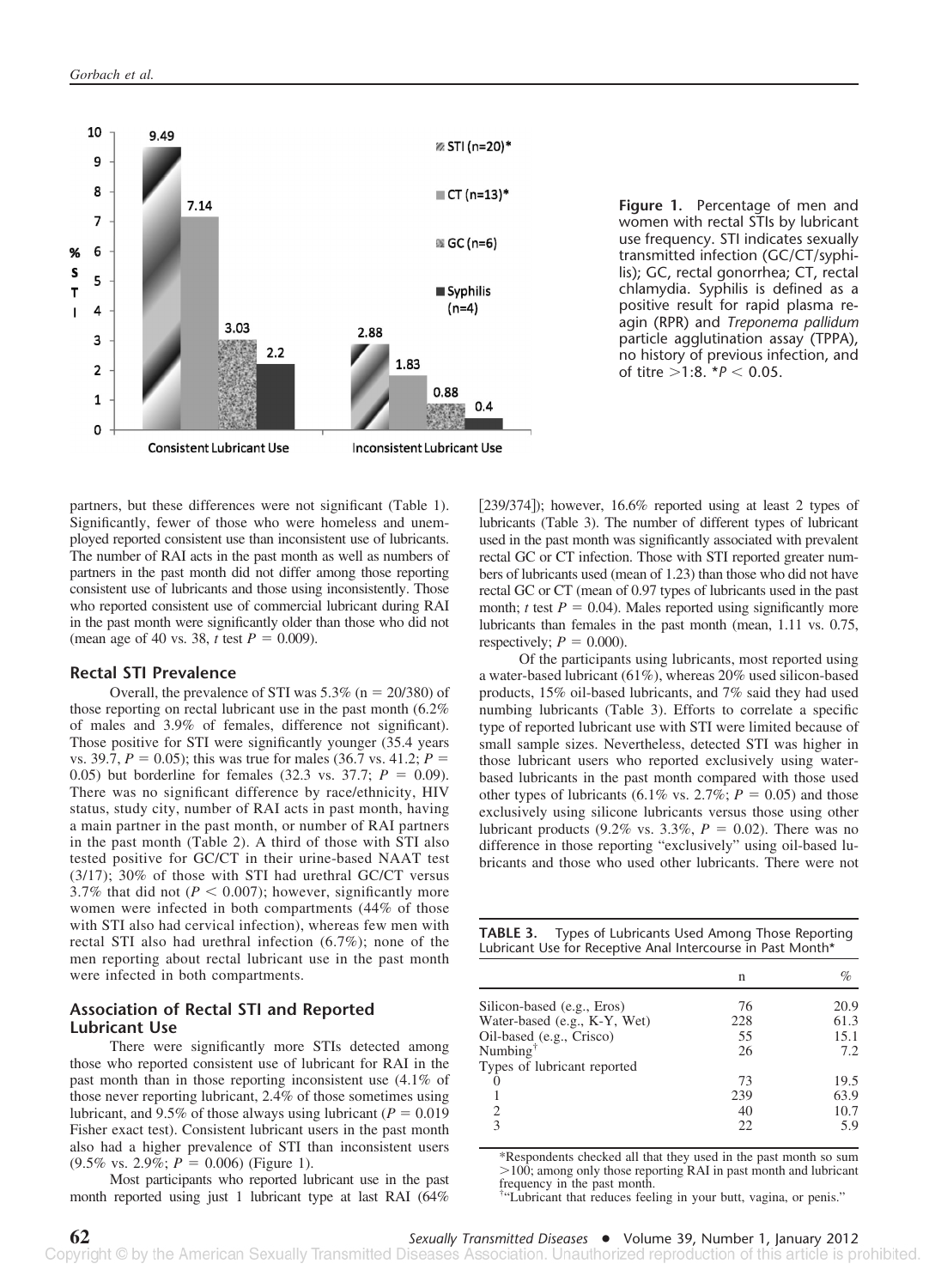|                                                       | Univariate Analysis<br>Odds Ratio (95% CI) | Multivariate Analysis<br>$n = 346$<br>Adjusted Odds Ratio (95% CI) | Multivariate Analysis<br>$n = 359$<br>Adjusted Odds Ratio (95% CI) |
|-------------------------------------------------------|--------------------------------------------|--------------------------------------------------------------------|--------------------------------------------------------------------|
| Age                                                   | $0.95(0.91-1.00)$                          | $0.96(0.91-1.02)$                                                  | $0.95(0.89-1.00)$                                                  |
| Male                                                  | $1.61(0.60-4.28)$                          | $1.47(0.49-4.41)$                                                  | $1.88(0.62 - 5.68)$                                                |
| Los Angeles vs. Baltimore                             | $1.39(0.55 - 3.47)$                        | $1.33(0.48-3.66)$                                                  | $1.07(0.39 - 2.88)$                                                |
| HIV positive                                          | $0.61(0.24 - 1.53)$                        | $0.92(0.31 - 2.70)$                                                | $0.87(0.28 - 2.63)$                                                |
| No. RAI partners in past month                        | $0.99(0.92 - 1.06)$                        |                                                                    | $0.98(0.92 - 1.05)$                                                |
| No. RAI acts in past month                            | $1.00(0.95-1.05)$                          | $1.00(0.95 - 1.05)$                                                |                                                                    |
| Condom use at last RAI                                | $0.77(0.28 - 2.28)$                        |                                                                    |                                                                    |
| Always commercial lubricant use<br>for RAI past month | $3.53(1.37-9.08)$                          | $3.41(1.22 - 9.51)$                                                | $2.98(1.09 - 8.15)$                                                |

**TABLE 4.** Logistic Regression Analysis of Behaviors and Characteristics Associated With Rectal Gonorrheal or Chlamydial Infection or Syphilis

enough cases of STI by type of lubricant used to assess these differences in multivariate analyses.

There was a difference between those reporting lubricant use at last RAI by condom use at last RAI: fewer condom users reported *not* using lubricant than noncondom users (23.8% vs. 43.9% respectively;  $P = 0.000$ ). Among those using condoms at last RAI, more reported always lubricant use in the past month. There was no significant difference in STIs between those reporting condom use (4.6% of those reporting condom at last RAI had STI vs. 5.1% of those reporting not using a condom at last RAI).

In a multivariable logistic regression model, testing positive for STI was associated with consistent use of lubricant during RAI in the past month (adjusted odds ratio: 2.98; 95% confidence interval:  $1.09 - 8.15$ ) after controlling for age, gender, study location, HIV status, and numbers of RAI partners in the past month. A second model controlled for number of RAI acts in the past month with similar findings; a significant association with lubricant use (adjusted odds ratio: 3.41, 95% confidence interval: 1.22–9.51) (Table 4). When condom use at last RAI was included in the model, the findings remained consistent; however, it was not included in the final multivariable models because the time frame was different (not in the last month). Models with and without condom use are presented for reference in Table 4.

## **DISCUSSION**

The use of rectal lubricants for RAI has not been previously assessed in a large observational study as a risk factor for rectal STIs. We report the first epidemiologic study to find an association between prevalent STIs and reported use of lubricants for recent RAI; nevertheless, this paper reports an association, not causation. While it is not possible to determine the exact act, the exact behaviors practiced, nor the exact route by which an STI was acquired, we used conservative definitions of STIs by restricting our outcome to nonviral STIs most likely acquired through rectal exposure. Our findings also suggest an association between the use of more types of commercial lubricants and prevalent STI among men and women in these 2 US cities.

Our findings are limited by a lack of a definitive temporal relationship between the reports of lubricant use and the timing of STI acquisition. Only a randomized controlled clinical trial or an observational longitudinal study could better determine such relationships. Although clinical trials conducted for rectal microbicide development may shed more light on this, their subjects are randomized to use either an active microbicide product or a gel placebo that is known to be minimally harmful to the epithelium (e.g., the universal HEC placebo) and participants are counseled to not use other rectal lubricant products. A longitudinal study would be better able to determine STIs that were incident; however, reports would remain based on recall given that assessments of STI would likely be at monthly, 6 monthly, or yearly intervals. In this study, detection of prevalent infections (during clinic visit) ensures that these bacterial infections were likely relatively recently acquired. It should be noted that most of the women with rectal GC or CT also had a positive urine test for GC or CT and it possible that the rectal specimens were contaminated. However, because all women reporting rectal infection also reported having vaginal intercourse, they were likely penetrated by the same infected person in more than one site in the same sexual event or during the same period of time.

Because about 17% of study participants reported using more than one type of lubricant in the past month, we could only assess lubricant type by STI among those who reported using just 1 type of lubricant. Our sample size was too small to allow analysis by those who used different combinations of lubricant types (i.e., used both water-based and silicone-based in the past month). Future studies may have to resort to other epidemiologic designs, more detailed behavioral data, and more specific measurement of lubricants types to clarify whether specific lubricant types or brands increase risk of STIs more than others.

AI has been clearly demonstrated as a behavior widely practiced by men and women and is an important factor in facilitating the HIV and STI epidemics. Clearly, there is a need for rectal microbicide prevention products. Modelers have demonstrated the potential for such interventions for HIV prevention among high-risk groups<sup>19</sup> and among those who do not use condoms.20 The study findings reported here, while specifically defining associations, not causation, contribute to this science by identifying additional factors that may facilitate transmission of STIs, and provide information important to the promotion of better rectal safety and rectal health.

#### **REFERENCES**

1. Chandra A, Mosher WD, Copen C, et al. Sexual behavior, sexual attraction, and sexual identity in the United States: Data from the 2006 –2008 National Survey of Family Growth. National Health Statistics Reports 2011; 36.

Copyright © by the American Sexually Transmitted Diseases Association. Unauthorized reproduction of this article is prohibited.